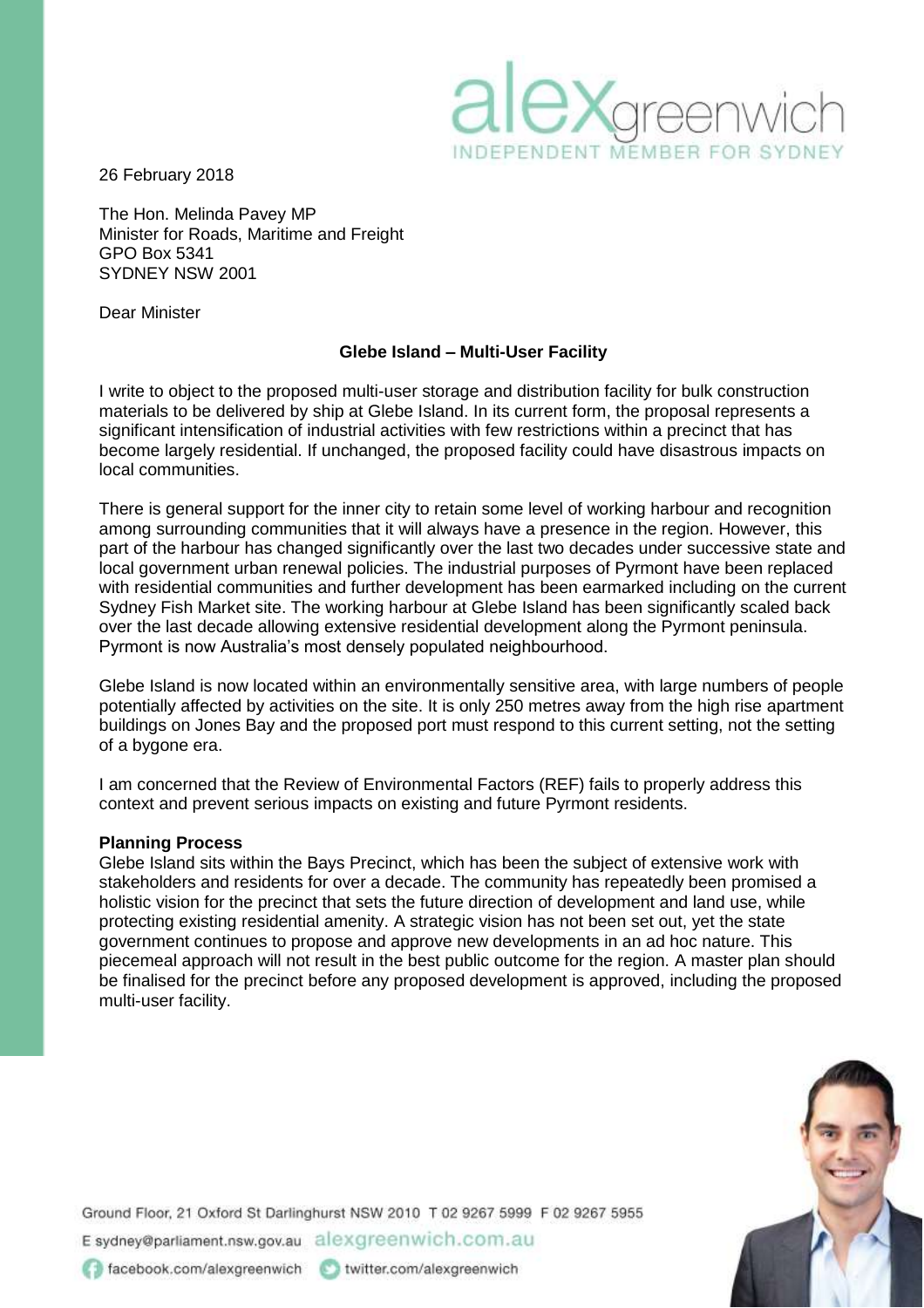Constituents in the buildings directly opposite the project have told me that they were not properly notified about the proposal and while the Port Authority has worked to address these concerns, including to provide additional information sessions, residents were told at these sessions that it is a "done deal". How can residents have confidence in this process? Affected residents who attended these sessions say that they left the event when it became clear that there was no real consultation underway. As the state representative of residents directly affected, I was only notified about this proposal a week before submissions were due and found out about it from my constituents.

Of great concern is that the REF does not involve the same level of independent assessment and oversight that would be required under an environmental impact assessment process. Under the REF, the Port Authority assesses and approves its own proposal and there is no independent enforcement of controls. This inferior process is inappropriate for a major project likely to cause such significant impacts to so many people.

Reports include very complex and technical details that are difficult for lay people to understand. Without independent assessment of the reports and figures, residents are forced to accept the Port Authority's claims that dust, pollution, noise and traffic impacts will be minimal. This is resulting in widespread distrust and strong opposition to the project.

Adding to this concern, the REF fails to impose limits and restrictions on operations to protect residents. The REF seems purposely flexible to ensure operations can expand unhindered.

#### *This proposal must go through an independent, open and transparent assessment under a comprehensive environmental impact statement to the Department of Planning and Environment, with conditions of consent imposed to protect residents from noise, dust, pollution and light spill.*

Impact assessments in the REF and claims that the proposal will cause minimal impacts use calculations in a REF approved in 2013. But this earlier REF did not include a community process and it is unclear to what extent current operations reflect what was approved in 2013. This means residents can't compare the proposed facility with what happens now. Furthermore, the 2013 REF was for temporary storage, "anticipated" 30 shipping vessels per year for Berths 1 and 2, and did not include allowance for sand and aggregate to be handled at the facility. This provides a misleading picture of likely impacts.

#### **24-Hour Operations**

I strongly oppose the plan to allow the facility to operate 24 hours, seven days a week. This aspect is causing the greatest concern to the local community.

The proposed multi-user facility is a heavy industrial use that has the potential to create serious noise, air and light emissions. If not adequately restricted, these could have disastrous impacts on people's enjoyment of their home, especially late at night.

The REF states that the worst case scenario for emissions would occur when ships are berthed at the port and are loading or unloading, yet there are neither restrictions on the number of ships that can berth at the port within a particular period nor any periods such as night or weekends when ships will not be permitted. There are also no restrictions on truck movements or any other activity proposed at the port at night or any other time. There are no absolute bans on berthed vessels running generators at night. This is completely inappropriate for a port within a densely populated area.

Claims that noise, air and light pollution will be minimal are not convincing given the nature of activities and the close proximity to Pyrmont residences. There is no information about how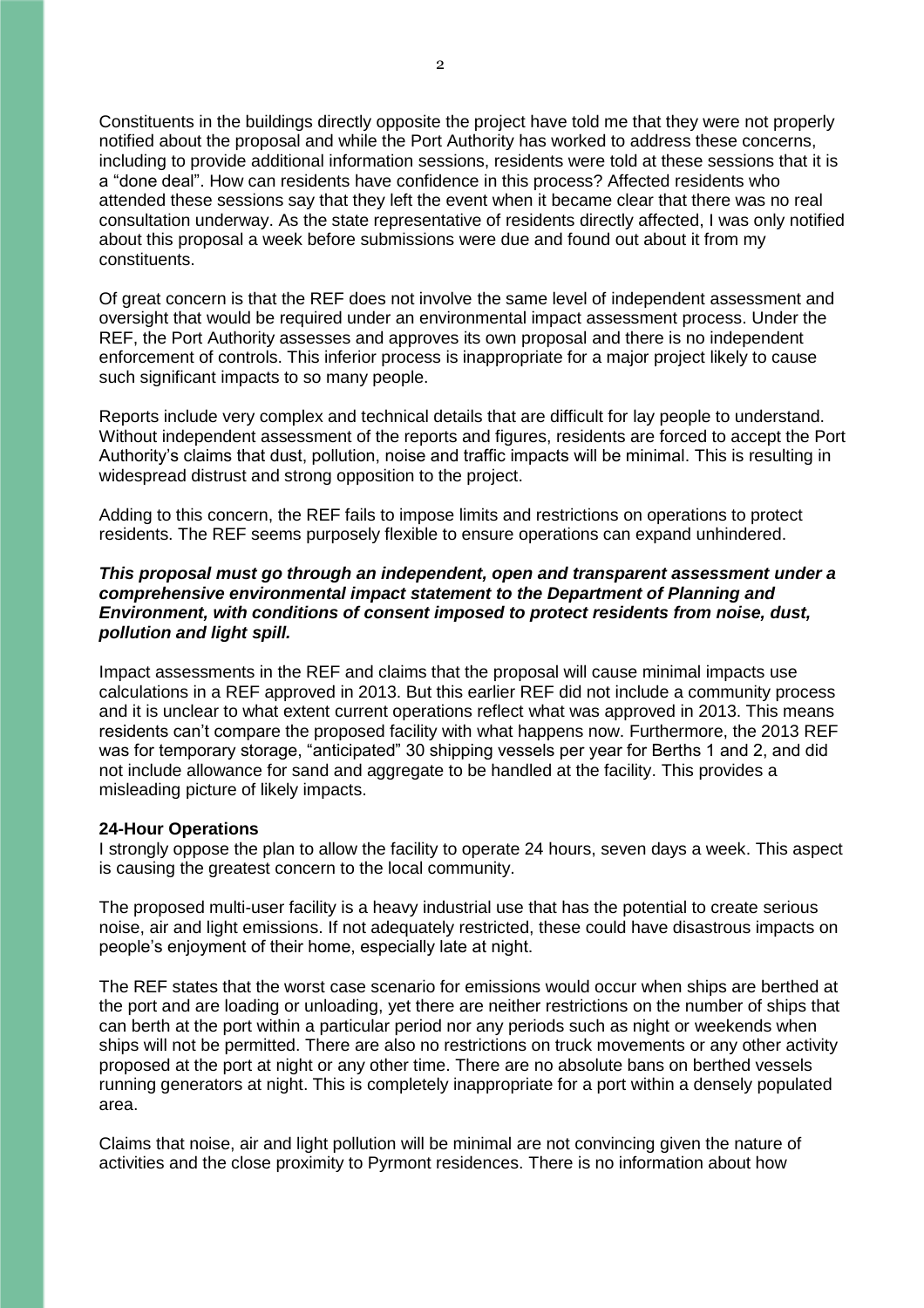emissions will increase from what currently occurs on the site with all comparisons being based on the 2013 approved REF.

When ships are currently berthed at Glebe Island, residents already report light, noise and air pollution in their homes including a constant hum from generators. There is no information to help residents understand the extent to which these impacts will increase, especially at night when they want to sleep and will be most affected. Some figures show exceedances in noise but there are also claims that they are below what would evoke a "strong community reaction". "Strong community reaction" is an extreme case and below this level many people will be negatively affected.

It appears that the figures provided are based on homes keeping doors and windows closed at night because the statement that apartments have been designed to cope with noise from the Anzac Bridge appears repeatedly in the REF. But some buildings along Jones Bay are designed to have open windows and doors for ventilation, especially in the summer when it is windy and noise travels further and impacts will be greater. It is unacceptable that Pyrmont residents should have to keep windows and doors closed to prevent intrusive noise impacts.

Lights from vessels at night are a great concern with current operations already intrusive in the homes of Jones Bay residents. Residents are worried these impacts will escalate with the dramatic increase in the number of ships berthed at the port.

The flexibility in the REF appears would allow operators to continually expand in response to port demands without any limits at night or on weekends when residents should be able to enjoy peace and quiet at home.

Sydney Airport has a curfew to protect amenity at night for residents living under flight paths; the same protection should be awarded to residents adjacent to the working harbour.

*Any approval should ban shipments and noisy operations where acoustic protections cannot be provided at night and on weekends. At a minimum, clear restrictions should be placed on night operations including bans on the use of ship lights, ship generators and reverse beeping, and the number of nights in a year that a ship is permitted to be berthed at the port, with schedules set to ensure respite for the adjacent community.*

#### **Noise**

The intensification of industrial activities will increase noise pollution for people living on Jones Bay. Noise bouncing off apartment buildings will create echo effects that increase these impacts.

Promises to include noise management commitments in future contracts provide no guarantees for residents. Indeed the REF fails to place any real restrictions on operations to protect residents from noise. There are no restrictions on noise levels or time limits on continuous noise that would limit operations and there is no independent monitoring of noise. Instead the REF refers to what is "likely" and "expected" with the capacity to expand left unhindered.

### *Limits must be placed on noise operations to protect residential amenity. These limits must be independently monitored on a permanent basis, with penalties for breaches.*

#### **Air Quality**

The impact of the proposal on air quality is a strong concern for residents of Jones Bay. They are concerned about ship emissions, and dust from bulk construction materials transferring to and from ships, trucks, conveyors and mobile stackers. Residents already suffer from strong odours from vessels using the port and cruise ships at the White Bay terminal. Sulphur emissions are of particular concern. Vessels can come from countries that may have few standards to reduce emissions.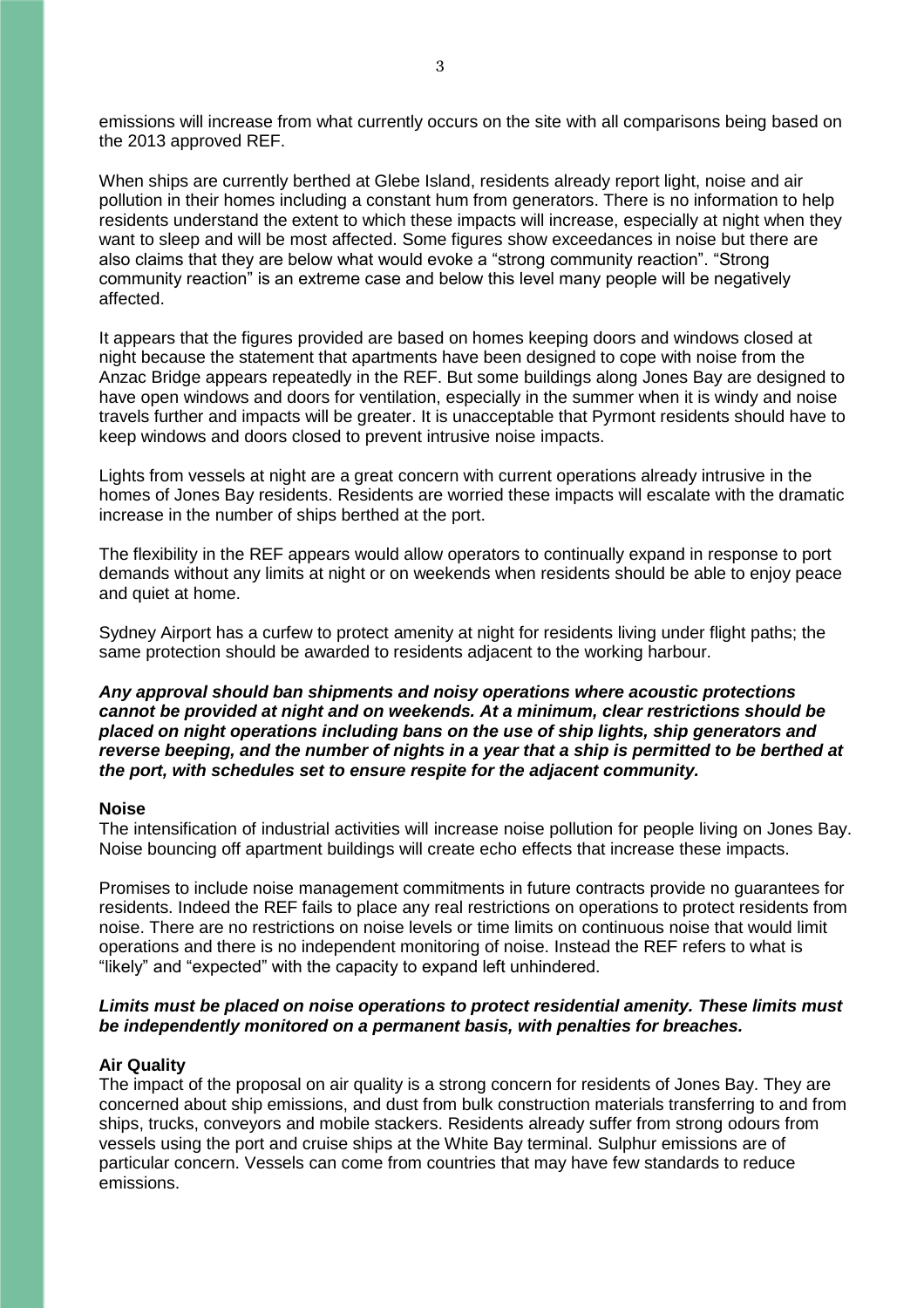The REF stops short at banning ships from running generators when they are berthed and there is concern that this is because some ships won't be able to connect to shore-to-ship power. The Port Authority's May 2017 White Bay Cruise Terminal Shore Power Feasibility, Costing and Emission Benefits Study concluded that the installation of shore power at White Bay Cruise Terminal was not a "cost effective solution". This gives the community little confidence about ships having access to alternatives to ship power.

### *Shore-to-ship power must be mandatory for expanded industrial activities and should also cover the existing White Bay Cruise Terminal.*

*All measures identified in the REF that "could" be introduced to reduce dust and pollution must form part of mandatory conditions of consent. There must be regular independent assessments of dust and pollution to ensure levels remain safe, regardless of whether residents raise concerns.*

### **Traffic**

While the proposal aims to take truck movements off the Sydney metropolitan road network, it will substantially increase truck movements between the site and the CBD, which are already highly congested, particularly in Pyrmont. The 2013 approved REF allows for 1,200 two-way truck movements per day and while the REF states that the multi-user facility is "not expected" to result in additional truck movements, it fails to apply any restrictions.

Furthermore, the claim that 1,200 truck movements per day would not create significant traffic problems in the inner city road network where traffic is often at a standstill is dubious and if more truck movements occur, the impacts could be significant. Residents already raise concerns about noisy trucks and compression brake noise.

## *Limits must be placed on truck movements with measures put in place to ensure that every possible effort is made to reduce movements below the limits. Trucks must also be banned from rat-running in local streets.*

#### **Public Waterway**

The project site is adjacent to bays that are heavily used for passive boating, especially along Bank Street in Pyrmont. There is no evidence that the Port Authority has consulted with passive boating organisations to ensure that the additional number and large size of ships accessing Glebe Island will not impact on passive boating safety or access to the harbour.

### *Passive boating activities have launched from this part of the harbour for over a century and new developments must not interfere with this important recreational activity.*

# **Construction**

If the project is given approval, it will take around nine months to construct. I support limits that restrict construction activities to standard construction hours, including the arrival and departure of trucks, which will give residents respite in the evening and on Sundays and public holidays. Measures identified in the REF that would be introduced to mitigate impacts "where it is reasonable and feasible" should form part of mandatory conditions of consent, such as providing turning circles to prevent the need for trucks reverse beeping, and requiring operators to turn off plants when not in use.

There are large numbers of residents in this region and it is the government's responsibility to ensure development in the area does not impact on their health and wellbeing. *Protecting residential amenity should be a priority of this project.*